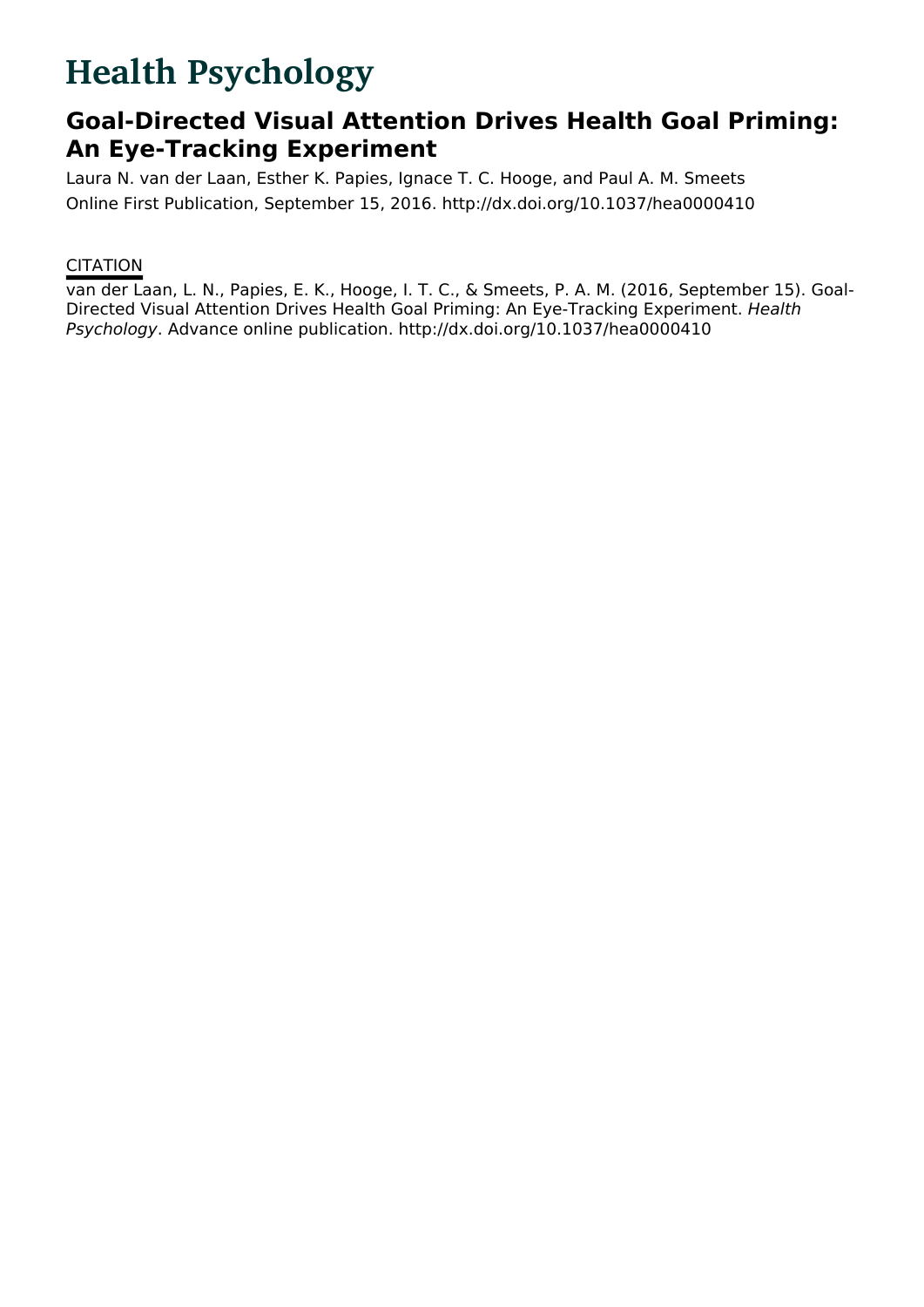### Goal-Directed Visual Attention Drives Health Goal Priming: An Eye-Tracking Experiment

Laura N. van der Laan University Medical Center Utrecht

Esther K. Papies University of Glasgow and Utrecht University

Ignace T. C. Hooge Utrecht University

Paul A. M. Smeets University Medical Center Utrecht and Wageningen University and Research Centre

*Objective:* Several lab and field experiments have shown that goal priming interventions can be highly effective in promoting healthy food choices. Less is known, however, about the mechanisms by which goal priming affects food choice. This experiment tested the hypothesis that goal priming affects food choices through changes in visual attention. Specifically, it was hypothesized that priming with the dieting goal steers attention toward goal-relevant, low energy food products, which, in turn, increases the likelihood of choosing these products. *Methods:* In this eye-tracking experiment, 125 participants chose between high and low energy food products in a realistic online supermarket task while their eye movements were recorded with an eye-tracker. One group was primed with a health and dieting goal, a second group was exposed to a control prime, and a third group was exposed to no prime at all. *Results:* The health goal prime increased low energy food choices and decreased high energy food choices. Furthermore, the health goal prime resulted in proportionally longer total dwell times on low energy food products, and this effect mediated the goal priming effect on choices. *Conclusions:* The findings suggest that the effect of priming on consumer choice may originate from an increase in attention for prime-congruent items. This study supports the effectiveness of health goal priming interventions in promoting healthy eating and opens up directions for research on other behavioral interventions that steer attention toward healthy foods.

*Keywords:* goal priming, food choice, visual attention, dietary restraint

Globally, overweight and obesity rates continue to rise (Ng et al., 2014). This obesity problem stands in sharp contrast with individuals' intentions, as one of the major self-reported motives for food choices is health (Carrillo, Varela, Salvador, & Fiszman,  $2011$ ) and  $50-60\%$  of the Western female population has the explicit goal to limit their food intake (de Ridder, Adriaanse, Evers, & Verhoeven, 2014; Fayet, Petocz, & Samman, 2012; Rideout & Barr, 2009). The rise in overweight and obesity rates is

Laura N. van der Laan, Image Sciences Institute, University Medical Center Utrecht; Esther K. Papies, Institute of Neuroscience and Psychology, University of Glasgow, and Department of Psychology, Utrecht University; Ignace T. C. Hooge, Department of Experimental Psychology and Helmholtz Institute, Utrecht University; Paul A. M. Smeets, Image Sciences Institute, University Medical Center Utrecht, and Division of Human Nutrition, Wageningen University and Research Centre.

This work was funded by a governmental research Grant NWO Food Cognition Behavior (05714020) and by the European Union Seventh Framework Programme (FP7/2007–2013) under Grant Agreement 607310 (Nudge-It). We thank Lotje van de Poll, Dennis Verstappen, and Ellen van Ijzendoorn for their help in conducting the experiment.

Correspondence concerning this article should be addressed to Laura N. van der Laan, Image Sciences Institute, University Medical Center Utrecht, Heidelberglaan 100 Q02.4.45, 3584 CX Utrecht, The Netherlands. E-mail: nynke@isi.uu.nl

often attributed to the fact that energy-rich foods as well as attractive food cues have become omnipresent in the living environment and continuously tempt us to eat (Harris, Bargh, & Brownell, 2009; Ng, Stice, Yokum, & Bohon, 2011; Swinburn et al., 2011).

Recent research on nonconscious self-regulation suggests that the effects of such temptations in one's environment can be understood through the goals that they activate through priming. Specifically, external cues (e.g., images of attractive food) can increase the mental accessibility of an associated goal (e.g., eating and enjoying tasty food), and motivate behavior to attain it, while at the same time inhibiting competing goals (e.g., dieting; Fishbach, Friedman, & Kruglanski, 2003; Papies & Aarts, in press; Papies, 2016; Shah, Friedman, & Kruglanski, 2002; Stroebe, Mensink, Aarts, Schut, & Kruglanski, 2008). The effect of priming on behavior is even more pronounced when the primed concept is motivationally relevant, for instance priming with thirst-related words or soft drink brands when thirsty (Karremans, Stroebe, & Claus, 2006; Strahan, Spencer, & Zanna, 2002). Across various domains of behavior including, for example, voting behavior and interpersonal interaction, it has been shown that active goals increase liking for goal-related stimuli and shift individuals' preferences toward behaviors that facilitate goal pursuit (Ferguson & Bargh, 2004; Ferguson & Wojnowicz, 2011; Hassin, Ferguson, Shidlovski, & Gross, 2007). Although this is typically a highly adaptive mechanism that allows us to navigate complex environ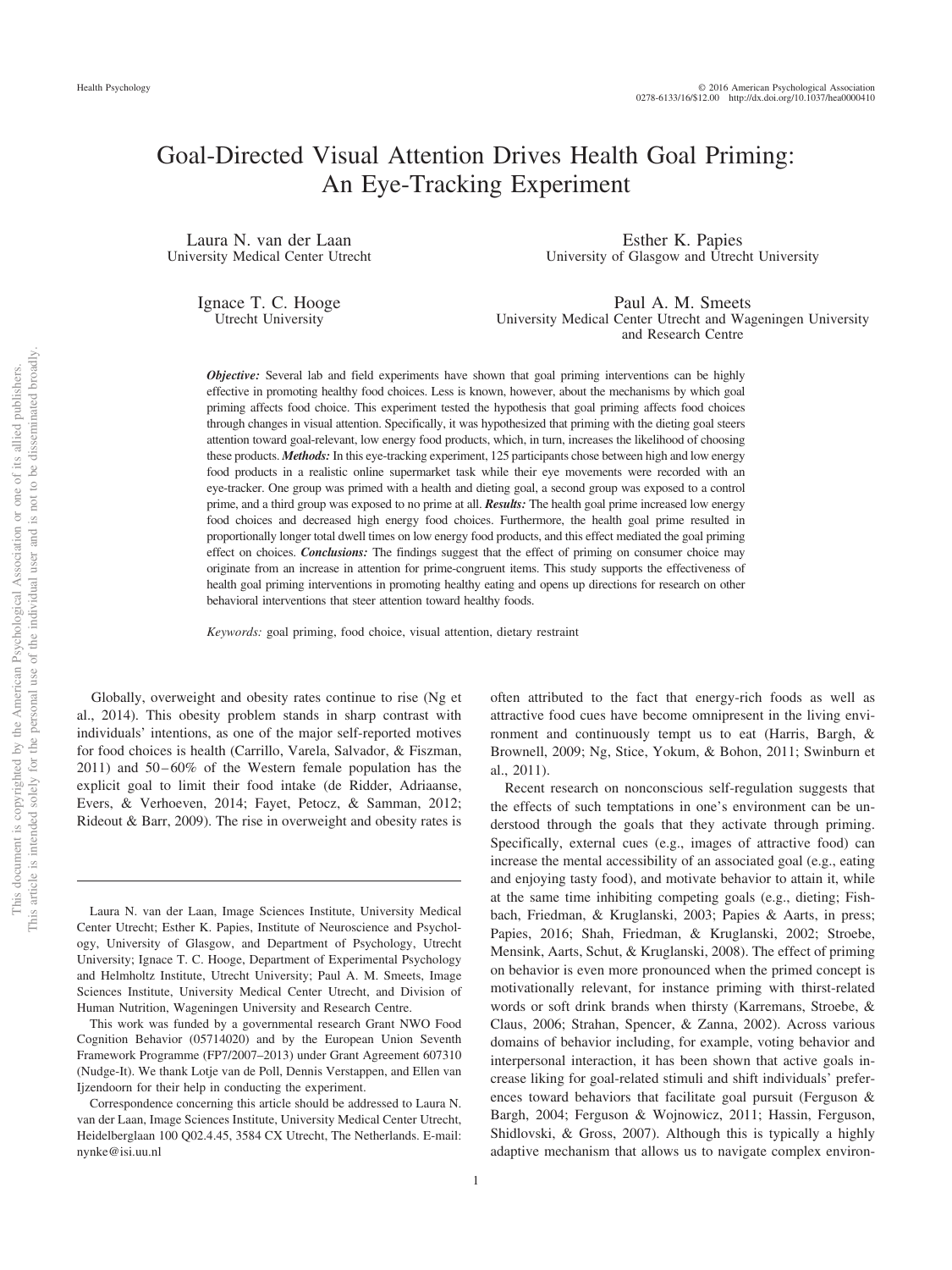ments efficiently, it can be problematic in the current living environment, where the abundance of attractive food cues typically triggers these processes in favor of the goal of enjoying good food (Papies, Stroebe, & Aarts, 2007; Stroebe et al., 2008). This may ultimately lead to overeating and to weight gain.

Recent studies, however, have shown that the same priming mechanisms can also be used as intervention tools to stimulate healthy, instead of unhealthy choices (for a review, see Papies, 2016). Specifically, priming with cues related to the long-term goal of maintaining a healthy weight can promote healthy eating by increasing the mental accessibility of that goal. Applying this principle, a recent set of field experiments has shown that goal priming interventions are highly effective in promoting healthy food choices (Papies & Hamstra, 2010; Papies, Potjes, Keesman, Schwinghammer, & van Koningsbruggen, 2014; Papies & Veling, 2013). For example, Papies et al. (2014) found that priming overweight individuals' dieting goal by handing out recipe flyers with diet-related words at the entrance of a supermarket resulted in a 75% decrease in their snack food purchases.

Although goal priming can be effective, less is known about the mechanisms by which it affects food choice. Here, it is proposed that goal priming affects behavior through an attentional mechanism. Specifically, the increased mental accessibility of the dieting goal caused by the goal prime will steer attention toward goalcongruent products. This increased attention then increases the likelihood of choosing products congruent with the primed goal. Indeed, there is evidence that attentional mechanisms are affected by active goals, irrespective of whether the goal is activated by external or internal (e.g., hunger or thirst) cues (Ferguson & Wojnowicz, 2011; Papies & Aarts, in press; Xu, Schwarz, & Wyer, 2015). It has been shown, for example, that goal-congruent objects (e.g., palatable foods or a glass of water) are perceived as larger in size when the relevant goal (e.g., eating enjoyment or drinking) has been activated by priming (van Koningsbruggen, Stroebe, & Aarts, 2011; Veltkamp, Aarts, & Custers, 2008). Also, it has been shown that desires can influence an individual's interpretation of ambiguous stimuli that assign the individual to a favored outcome (Balcetis & Dunning, 2006). Similarly, active goals can hinder performance on other tasks, which suggests attentional distraction from tasks that are unrelated to the goal (Masicampo & Baumeister, 2011a, 2011b).

Less is known, however, about the direct effects of goal priming on the allocation of visual attention, and about the potential mediating role of these processes in actual subsequent goal pursuit. Previously, it has been shown that primes influence attention, typically assessed in indirect ways. For example, when mating motives are primed, men display increased attention and memory for attractive females, and when disease threat is primed, individuals have more attention for disfigured faces (Ackerman et al., 2009; Kenrick, Neuberg, Griskevicius, Becker, & Schaller, 2010). However, the effects of these attentional effects on behavior have not yet been studied. In the domain of health, to date only one study assessed whether a diet prime influences attention for food words (Papies, Stroebe, & Aarts, 2008). However, an indirect measure of attention was used, and again, no measure of food choice behavior was included. In addition, using food words may not yield a valid measure of the visually rich food cues that are encountered in real life (Bruce & Jones, 2004). There is ample evidence, however, that products within a choice set that receive most attention (i.e., that are looked at

longest) are more likely to be chosen (Krajbich, Armel, & Rangel, 2010; van der Laan, Hooge, De Ridder, Viergever, & Smeets, 2015). Furthermore, experimentally manipulating looking duration for a specific product within the choice set increases the likelihood that it is chosen (Armel, Beaumel, & Rangel, 2008; Shimojo, Simion, Shimojo, & Scheier, 2003). This suggests that if a prime increases attention for specific products, this could directly affect choice behavior.

Building on these findings, the present work was designed to test the novel hypothesis that increased attention for goalcongruent, healthy foods drives the effects of health goal primes on behavior. Thus, it was hypothesized that priming with a health and dieting goal will lead to goal-congruent effects on visual attention and choice behavior. More specifically, it was hypothesized that health and dieting primes would increase the looking time at low energy foods at the cost of high energy foods and would increase the number of low versus high energy foods chosen. In addition, it was predicted that the effect of the goal prime on choices would be mediated by increased attention for low energy food products. To this end, choices and eye movements were measured while individuals choose between low and high energy food products in a realistic online supermarket task. Because primes are more likely to affect the behavior of individuals when they activate a goal that is relevant to them (Anschutz, Van Strien, & Engels, 2008; Papies & Hamstra, 2010), it was hypothesized that the diet prime would affect choice and visual attention more in individuals high in dietary restraint, that is, individuals that have the goal to restrict energy intake to control body weight (Herman & Mack, 1975). By directly examining eye movements as a function of goal priming, and by testing their mediating role for priming effects on behavior, this work can further inform research and theory on nonconscious goal pursuit, as well as interventions to facilitate healthy behavior.

#### **Method**

#### **Participants**

One hundred twenty-five participants completed the study. Data from 18 participants were excluded because of technical problems with the eye-tracker/failed calibration  $(n = 5)$  or low eye-tracking data quality  $(n = 13)$ . The final sample consisted of 100 females and seven males with a mean age of 22.6 years  $(SD = 4.9)$  and a mean body mass index (BMI) of 21.9 kg/m<sup>2</sup>  $(SD = 2.7)$ . Table 1 presents characteristics of participants in the three study conditions; the conditions did not differ significantly on any of the characteristics. Participants were recruited with posters at the University Medical Center Utrecht, The Netherlands, and the adjacent university campus. Potential participants received a screening questionnaire with questions on food allergies, vegetarianism, eating behavior (Dutch Eating Behavior Questionnaire; van Strien, Frijters, Bergers, & Defares, 1986), and height and weight. Vegetarians, individuals with food allergies, and individuals following a medically prescribed diet, were not invited for participation because they might show altered responses to some of the food stimuli. Participants received course credit or 5 euro for participation. All participants provided written informed consent.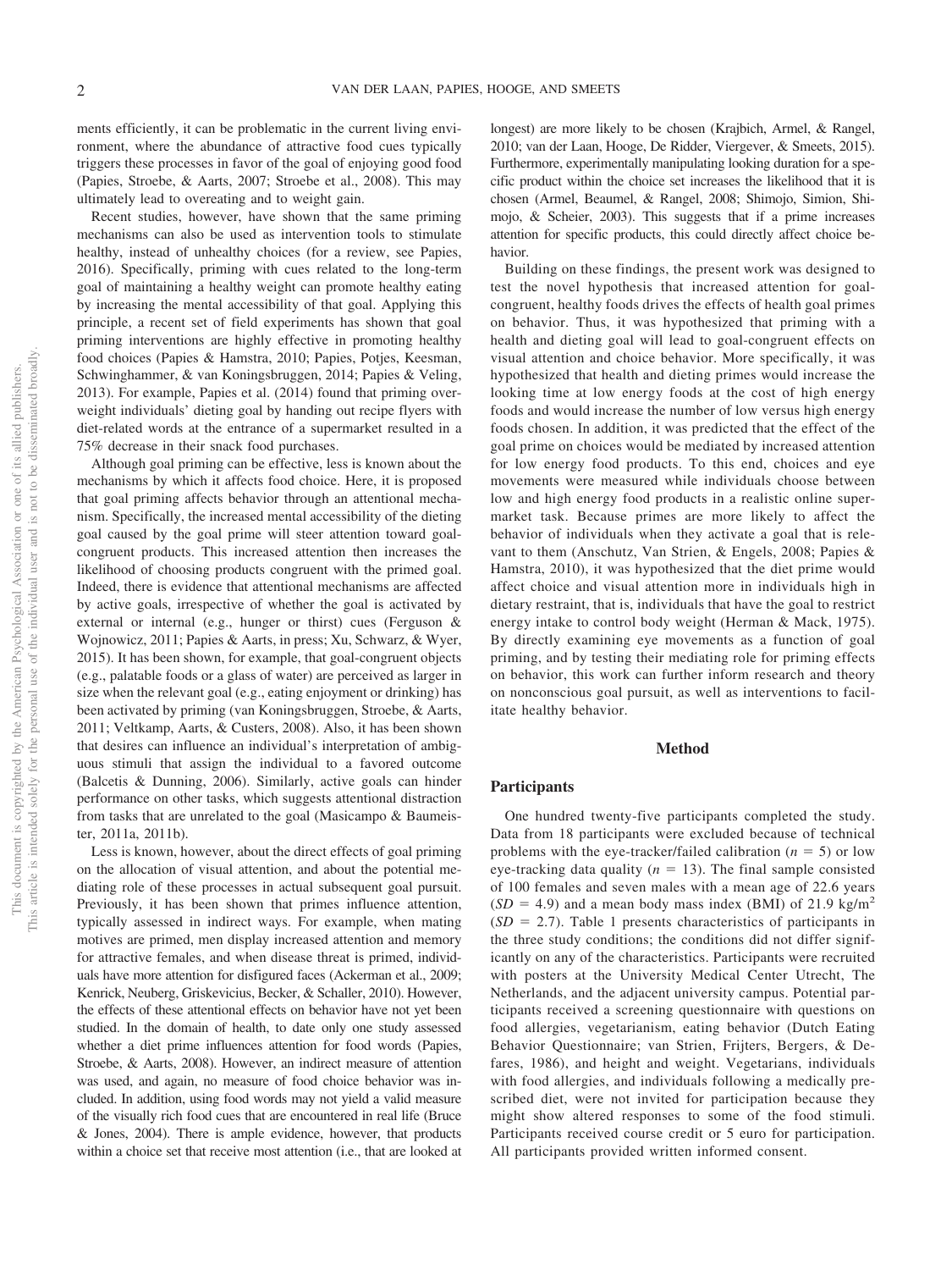Table 1 *Characteristics of Study Population, M (SD)*

| Characteristic            | Health prime | Control prime | No banner  | Difference between          |
|---------------------------|--------------|---------------|------------|-----------------------------|
|                           | $(n = 34)$   | $(n = 32)$    | $(n = 41)$ | conditions                  |
| Age (years)               | 22.1(2.8)    | 23.7(7.2)     | 22.1(3.8)  | $F(2, 104) = 1.23, p = .30$ |
| Body mass index $(kg/m2)$ | 21.8(2.6)    | 22.7(2.7)     | 21.5(2.9)  | $F(2, 104) = 1.84, p = .17$ |
| $%$ female                | 87.5         | 97.1          | 95.1       | $\chi^2(2)$ , $p=.25$       |
| Dietary restraint         | 2.8(.8)      | 2.9(0.7)      | 2.7(.8)    | $F(2, 104) = .48 p = .62$   |

#### **Design**

The experiment had a between-subjects design with three conditions, namely a health/diet prime condition and two control conditions: a control prime condition and a no prime condition. In the health/diet prime condition, participants were primed during food choice with recipe banners that contained words related to health and dieting. In the control prime condition, the recipe banners contained a control prime unrelated to health. In the no prime condition, food choices were not accompanied by a banner.

#### **Procedure**

Participants were instructed to refrain from eating and drinking (except water) for at least 2 hours, but to have preferably eaten a meal two to three hours before the study session. Upon arrival, participants were seated behind a desktop computer with eyetracker. They were randomly assigned to one of the study conditions and performed an online supermarket food choice task with health goal primes, control primes or no primes, while their eye movements were recorded. Next, they completed a number of questionnaires. A subgroup  $(n = 69)$  rated the expected tastiness, healthiness, and energy content of products from the online supermarket choice task on a 9-point scale ranging from 1 (*very untasty/ very unhealthy/very few calories*) to 9 (*very tasty/very healthy/very many calories*).<sup>1</sup> Finally, participants were asked what they thought the aim of the study was and were debriefed.

**Online supermarket eye-tracking task.** The online supermarket food choice task was designed to resemble an existing Dutch online supermarket. Simulated online grocery store methods have been shown to be effective research tools for investigating food choices (Benn, Webb, Chang, & Reidy, 2015; Heard, Harris, Liu, Schwartz, & Li, 2016; van Ooijen, Fransen, Verlegh, & Smit, 2016). Participants were instructed to use the interface as if they were grocery shopping for their own consumption for the following two days. Participants were presented with 24 choice screens, each displaying six products to choose from. Of the 24 trials, 18 trials presented meal (e.g., bread, cheese, sauce, meat) and snack food categories, with each of these showing three high energy and three low energy options. The other six trials presented discounted items or special offer trials with three food and three nonfood options (results not reported here). In the prime conditions, recipe banners with a health goal prime or control prime were presented on the top of each choice screen. In the no prime condition, no banner was presented. In each trial, participants chose one product. As a dependent variable, the proportion of low energy food choices was calculated in the 18 meal and snack trials for each participant.

*Trial structure.* The trial structure is depicted in Figure 1. Each trial commenced with the presentation of a fixation cross for 1 or 2 seconds followed by a choice screen. Decision-making was self-paced to ensure naturalistic viewing of the screens (Pieters & Wedel, 2007). Participants could indicate with the right arrow key when they had made their choice. Subsequently, a response screen with six black rectangles appeared. The locations of the black rectangles corresponded to the locations of the choice screen. The participants indicated their choice by pressing one of the 4 –9 keys on the number pad of the keyboard with equivalent location to the product on the screen. Each trial ended with the presentation of a fixation cross; the next trial commenced upon a button press. To familiarize participants with the task, six practice trials preceded the actual task.

*Choice options.* Products were taken from the website of the existing online supermarket and were well-known products to Dutch consumers. Each product was represented by a name and a picture, see Figure 1. The mean energy content of the high energy products (e.g., croissants, cookies, crisps) was 349 kcal/100 g  $(SD = 181)$ ; the mean energy content of low energy products (e.g., whole wheat bread, fruit and snack vegetables) was 183 kcal/100  $g(SD = 148)$ . The healthiness ratings provided by a subgroup of participants  $(n = 69)$  confirmed this categorization, with high energy products being rated as significantly lower in healthiness (high energy products,  $M = 3.3$ ,  $SD = 1.0$ ; low energy products,  $M = 5.5$ ,  $SD = 1.6$ ;  $p < .01$ ) and higher in perceived amount of calories (high energy products,  $M = 6.7$ ,  $SD = 1.0$ ; low energy products,  $M = 4.4$ ,  $SD = 1.3$ ;  $p < .01$ ). There was no significant difference in tastiness rating between high and low energy products (high energy products,  $M = 6.3$ ,  $SD = 1.0$ ; low energy products,  $M = 6.1$ ,  $SD = 1.2$ ;  $p = .36$ ).

*Goal priming manipulation.* Participants in the health goal prime and control prime conditions were presented with recipe banners at the top of each choice screen. Each recipe banner consisted of a text block with the dish title and a selection of the ingredients, a color image of the dish, and a text block with words either related to the healthiness of the dish (health goal prime condition, e.g., "Healthy," "Good for your figure") or words not related to health (control prime condition, e.g., "New recipe," "Try it out now"). The same prime words as in Papies and colleagues (2014) were used. In addition, the color blue was used in the recipe banners of the health goal prime condition because this color has been shown to be associated with healthiness (Gelici-Zeko, Lut-

<sup>&</sup>lt;sup>1</sup> Only a subgroup of participants rated the images on these dimensions as it was decided to assess these variables only after data collection had begun.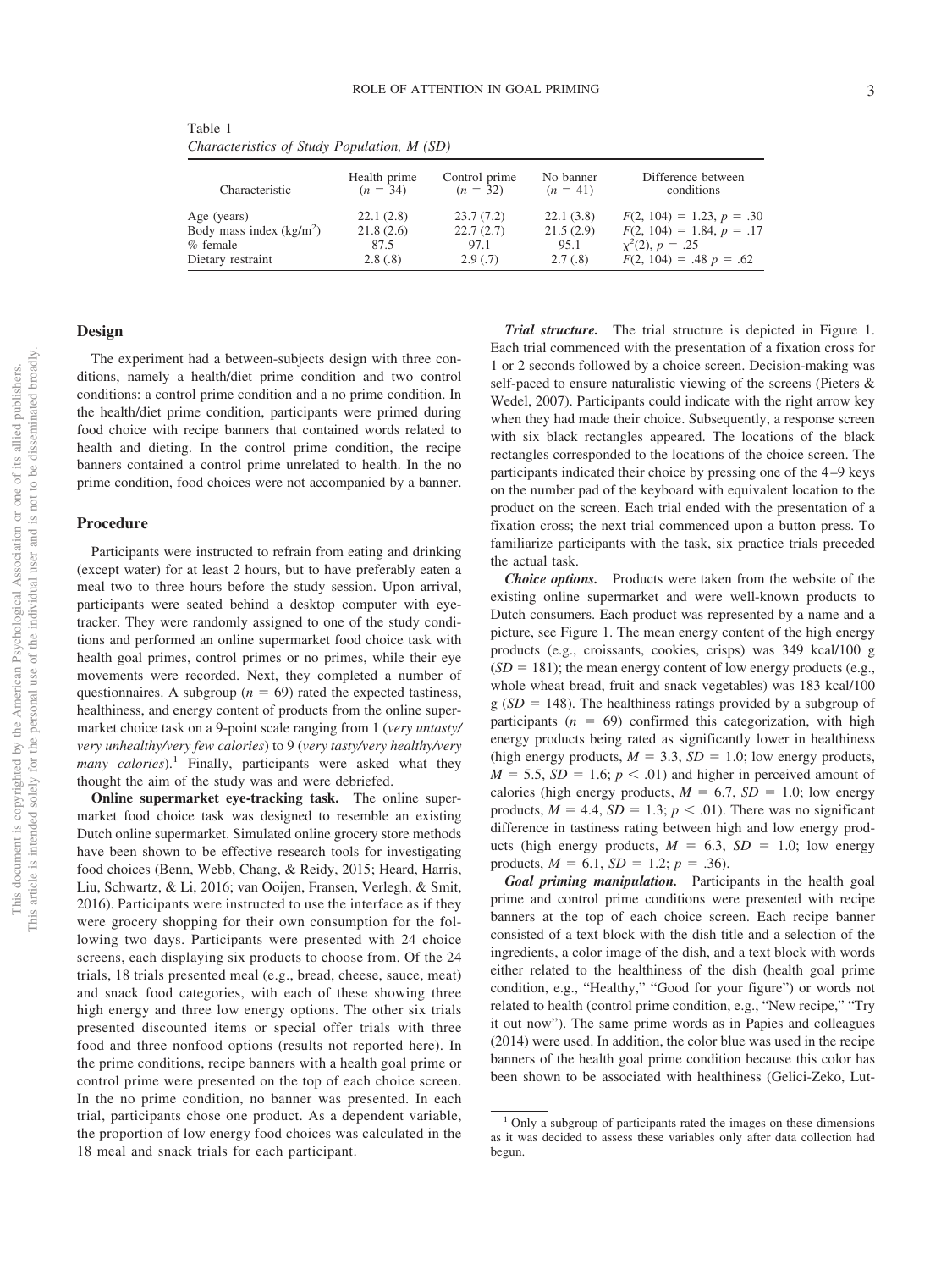

*Figure 1.* Online supermarket food choice task: trial structure. See the online article for the color version of this figure.

ters, ten Klooster, & Weijzen, 2013; van der Laan, De Ridder, Viergever, & Smeets, 2012). In total, six banners were presented (i.e., six for the health goal prime condition and six for the control prime condition), of which each was repeated four times to cover all 24 choice screens. Figure 2 depicts an example of a health goal prime banner and control prime banner. In the no prime condition, no banner was presented. This extra control condition without prime was added in case the expected behavioral effect of the health prime on food choice would not replicate. In case that no significant differences in proportion of chosen high energy products were found between the health goal prime and control banner, these conditions could be collapsed to see if the presence of a recipe alone affected food choices or dwell times.

**Dietary restraint.** The restrained eating scale of the Dutch Eating Behavior Questionnaire (van Strien et al., 1986) was used to measure dietary restraint levels. The mean level of dietary restraint in the sample was  $2.80$  ( $SD = 0.73$ ), which is in the "above average" range for nonobese females, according to the norm tables of the DEBQ. The restraint scale had a good internal consistency in this study sample (Cronbach's  $= 0.92$ ).

**Apparatus.** Eye movements were recorded at 52 Hz with an Easygaze Eyetech TM3 eye tracker (Design Interactive, Inc. Oviedo, FL). The choice task was presented with Matlab (Math-Works) on a monitor with screen resolution  $1,280 \times 1,024$  pixels. Participants were seated at 58 cm distance away from the monitor and placed their chin on a chin rest during the recording.

Fixation detection was established by marking fixations with an adaptive velocity threshold method (Hooge & Camps, 2013), with 58 ms as (default) lower cut-off for a single fixation duration (in line with Toffolo, Van den Hout, Hooge, Engelhard, & Cath, 2013; van der Laan et al., 2015).

**Eye-tracking measures.** Eye-tracking data from the choice screen presentations was used to assess the effect of the prime on attention. Each choice screen was divided into three areas of interest, namely high energy products, low energy products, and the banner. The total dwell time was calculated for each area of interest. For each participant, the proportion mean total dwell time on low energy foods was calculated by dividing the mean total dwell time on low energy foods by the sum of the mean total dwell times on low and high energy foods in the meal and snack trials.

#### **Data Analysis**

The statistical program R was used to conduct statistical analyses (R Development Core Team, 2008). To test for differences in food choice and attention between the health prime condition and the control conditions, independent samples *t* tests were conducted. Mediation was tested by using bootstrapping as implemented in the R mediation package for causal mediation analysis. Analyses of covariance (ANCOVAs) were conducted to investigate whether the effects of the prime condition were moderated by dietary restraint.



*Figure 2.* Example of a health goal prime banner (top) and a control prime banner (bottom). See the online article for the color version of this figure.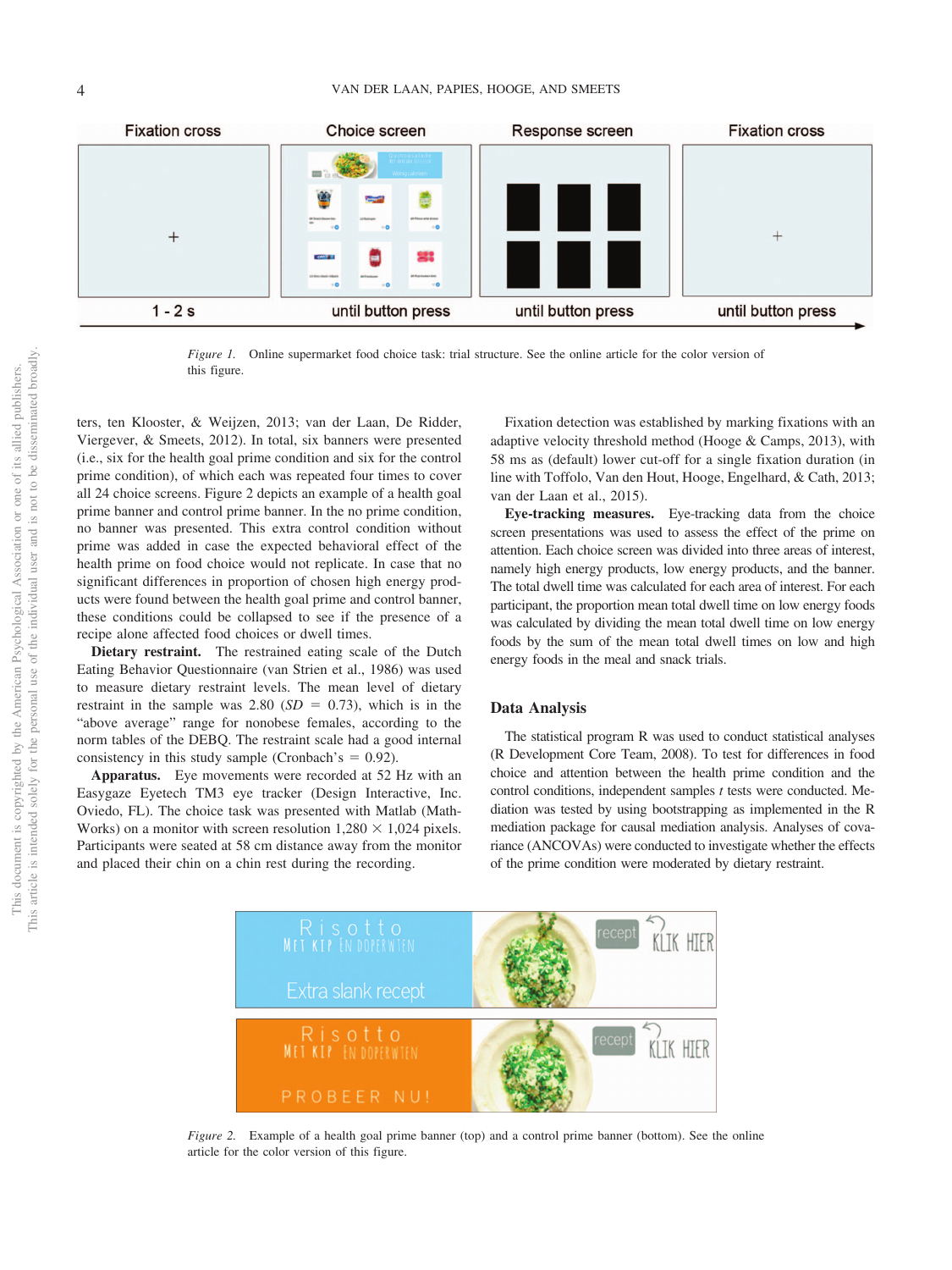#### **Results**

#### **Effect of Health Goal Prime on Food Choices**

Independent-samples *t* tests were conducted to compare the proportion of low energy food choices in the health prime banner and the control conditions (Figure 3a). As hypothesized, the proportion of low energy food choices was significantly higher in the health prime ( $M = 0.67$ ,  $SD = 0.20$ ) compared to the control prime  $(M = 0.56, SD = 0.22)$  condition;  $t(64) = -2.17, p = .033$ . The proportion of low energy food choices was also significantly higher in the health prime compared to the no prime  $(M = 0.57)$ ,  $SD = 0.20$  condition;  $t(73) = 2.13$ ,  $p = .036$ .

#### **Effect of Health Goal Prime on Visual Attention During Food Choices**

Mean total dwell times on high and low energy food products are shown in Table 2. Independent-samples *t* tests were conducted to compare the proportion of mean total dwell time on low energy foods in the health prime and the control conditions (Figure 3b). As predicted, the proportion of mean total dwell time on low energy foods was significantly higher in the health prime  $(M =$ 0.55,  $SD = 0.06$ ) compared to the control prime ( $M = 0.53$ ,  $SD =$ 0.05) condition;  $t(64) = -2.07$ ,  $p = .042$ . The proportion of mean total dwell time on low energy foods was marginally significantly higher in the health prime compared to the no prime  $(M = 0.53,$  $SD = 0.05$ ) condition;  $t(73) = 1.91$ ,  $p = .060$ .

Together, these findings show that participants in the health prime condition looked more at healthy items and made healthier choices than participants in the control conditions.

#### **Mediation Analysis**

To test whether the effect of prime (health vs. control prime) on food choice was mediated by attention, a mediation analysis was performed. As Figure 4 illustrates, the standardized regression coefficient between prime (health prime vs. control prime) and the

proportion of mean total dwell time on low energy foods was statistically significant, as was the standardized regression coefficient between the proportion of mean total dwell time on low energy foods and the proportion of low energy food choices. The standardized indirect effect was  $(0.03)(3.17) = 0.10$ . The significance of this indirect effect was tested using bootstrapping procedures. Unstandardized indirect effects were computed for each of 10,000 bootstrapped samples, and the 95% confidence interval was computed by determining the indirect effects at the 2.5th and 97.5th percentiles. The bootstrapped unstandardized indirect effect was 0.09, and the 95% confidence interval ranged from 5.8  $\times$  $10^{-3}$  to 0.17 ( $p = .03$ ). Thus, the effect of the health goal prime on the proportion of low energy food choices was mediated by attention for low energy food products.

#### **Potential Moderation by Dietary Restraint**

Dietary restraint was positively correlated with the proportion of low energy food choices,  $r = .46$ ,  $p < .001$ , and the proportion of mean total dwell time on low energy foods,  $r = .38$ ,  $p < .001$ .

To investigate whether the effects of the prime condition were moderated by dietary restraint, two separate ANCOVAs were conducted with proportion of chosen high energy foods or the proportion of dwell time on high energy foods as dependent variable, and condition (health prime banner or control prime banner), dietary restraint and an interaction term for Condition  $\times$ Dietary Restraint as predictors. There was no significant interaction between condition and dietary restraint score for the model explaining the proportion of high energy food choices ( $p = .87$ ) or the model explaining the proportion of dwell time on high energy foods  $(p = .59)$ . Thus, the effects of the health prime were similar for participants high and low in dietary restraint.

#### **Attention for the Health Goal Prime and Control Prime Banners**

Mean total dwell time on the banner was  $380 \text{ ms } (SD = 445)$ ms). Independent-samples *t* tests were conducted to compare the



*Figure 3.* Mean proportion of chosen low energy products (A) and proportion of mean total dwell time on low energy products (B).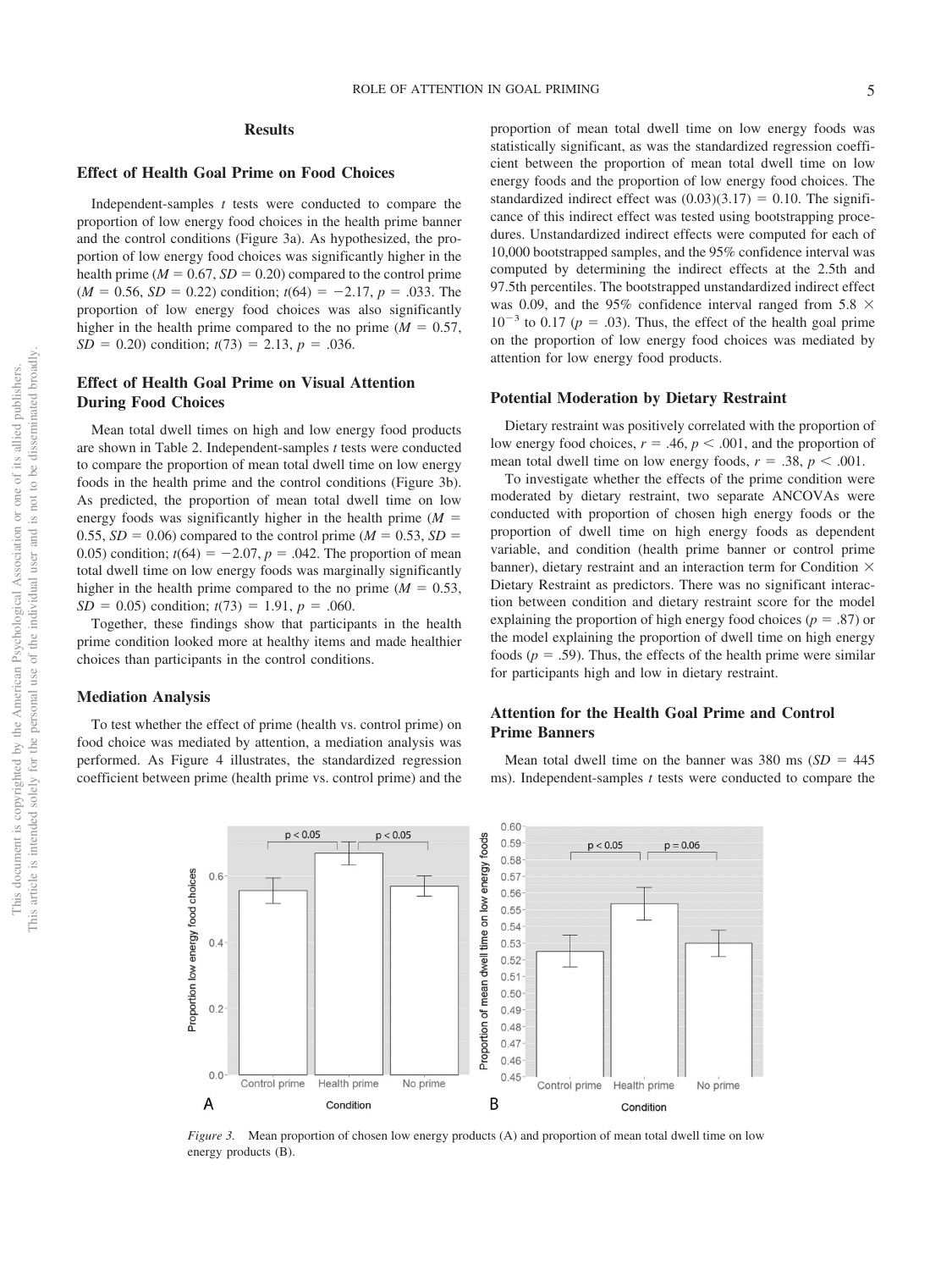Table 2

*Mean (SD) Proportion of Low Energy Foods Chosen, Proportion Mean Total Dwell Time on Low Energy Foods and Mean Total Dwell Time on High and Low Energy Foods in the Three Conditions of the Experiment*

| Outcome measure                                                   | Health prime<br>banner | Control prime<br>banner | No banner   |
|-------------------------------------------------------------------|------------------------|-------------------------|-------------|
| Proportion low energy foods chosen                                | .67(.20)               | .56(.22)                | .57(.20)    |
| Proportion mean total dwell time on low energy foods <sup>a</sup> | .55(0.06)              | .53(0.05)               | .53(0.05)   |
| Mean total dwell time on high energy foods (ms)                   | 3275 (1159)            | 3238 (1393)             | 3124 (1081) |
| Mean total dwell time on low energy foods (ms)                    | 4100 (1458)            | 3632 (1613)             | 3579 (1395) |

*Note*. The proportion of chosen low energy foods is calculated for each subject by dividing the number of low energy foods choices by the sum of high and low energy food choices.

a The proportion mean total dwell time on low energy foods is calculated for each subject by dividing the mean total dwell time on low energy foods by the sum of the mean total dwell times on high and low energy foods.

mean total dwell time on the banner in the health prime banner and the control prime banner conditions. The proportion of mean total dwell time on the banner was significantly higher in the health prime ( $M = 496$ ,  $SD = 531$ ) compared to the control prime ( $M =$ 256, *SD* = 292) condition;  $t(64) = -2.26$ ,  $p = .028$ .

#### **Discussion**

This is the first study that investigated visual attention as a crucial process through which health goal priming influences behavior. In line with earlier studies, health goal primes were effective in promoting low energy food choices. Furthermore, health goal primes resulted in proportionally longer total dwell times on low energy food products, and this effect mediated the goal priming effect on choices. These findings are important for better understanding the mechanisms through which the increased mental accessibility of goals that results from goal priming actually influences behavior. The current findings support the idea that the behavioral effect of priming is driven by an increase in attention for prime-congruent items, and as such has implications for our understanding of nonconscious self-regulation and for designing effective interventions to facilitate health behavior.

Recent research on the mechanisms leading to unhealthy eating has suggested that exposure to environmental cues that activate the eating enjoyment goal can trigger an attentional bias for palatable



*Figure 4.* Standardized regression coefficients for the relationship between health goal prime condition and the proportion of low energy (LE) food choices as mediated by the proportion of mean total dwell time on LE products. The standardized regression coefficient between health goal prime condition and the proportion of low energy food choices, controlling for the proportion of mean total dwell time on low energy products, is in parenthesis.  $p < .05$ .  $p < .001$ .

high energy foods (Papies et al., 2008). In addition, this attention bias for palatable high energy foods is at the expense of the conflicting long-term goal (Papies et al., 2007; Stroebe et al., 2008). Once an attentional bias for palatable food has been initiated, this will continue to activate the eating enjoyment goal, which in turn will maintain the attentional bias for palatable unhealthy foods (Papies et al., 2008). Thus, it becomes increasingly difficult to direct attention away from palatable unhealthy foods. Importantly, the results of the current study suggest that this vicious circle can be broken by exposing people to reminders of their long term health goals, and that such reminders work through visual attention for goal-congruent information. Specifically, by priming with the concept of dieting, the diet goal is activated, and attention is steered toward low energy food products, which are congruent with the pursuit of that goal.

The question remains how exactly increased visual attention for goal-congruent foods increases their choice. One possible mechanism through which increased dwell time on certain stimuli might influence choice is by enhancing the influence of fixated information (Orquin & Mueller Loose, 2013). Thus, increasing attention on goal-congruent items enhances the importance of attributes of low energy products, such as the taste and long term health effects of eating the food, which are typically less salient (Papies, 2013). Armel and colleagues (2008) showed that when fixation duration on initially liked products was experimentally increased, subjects were more likely to choose the product, whereas the opposite effect was found when fixation duration was increased for initially aversive items. Hence, increasing attention for an item appears to amplify the effect of existing preference during decision-making. This way, health goal primes that steer attention toward congruent alternatives might influence choice by amplifying the effect of the initial preference. In other words, the initial preference of the item for which attention is increased becomes relatively more important, and when this item is liked it is then more likely to be chosen. However, when this item is initially not liked, it becomes less likely to be chosen. This suggests that a boundary condition for the intervention to be effective in stimulating healthy choices might be that the goal-congruent products are already initially liked to a certain extent. This is an important topic for future research.

In contrast to earlier studies which found that the effect of health goal primes was stronger or only present in subgroups for which the goal is particularly relevant (e.g., individuals high in dietary restraint, overweight and obese individuals) the present study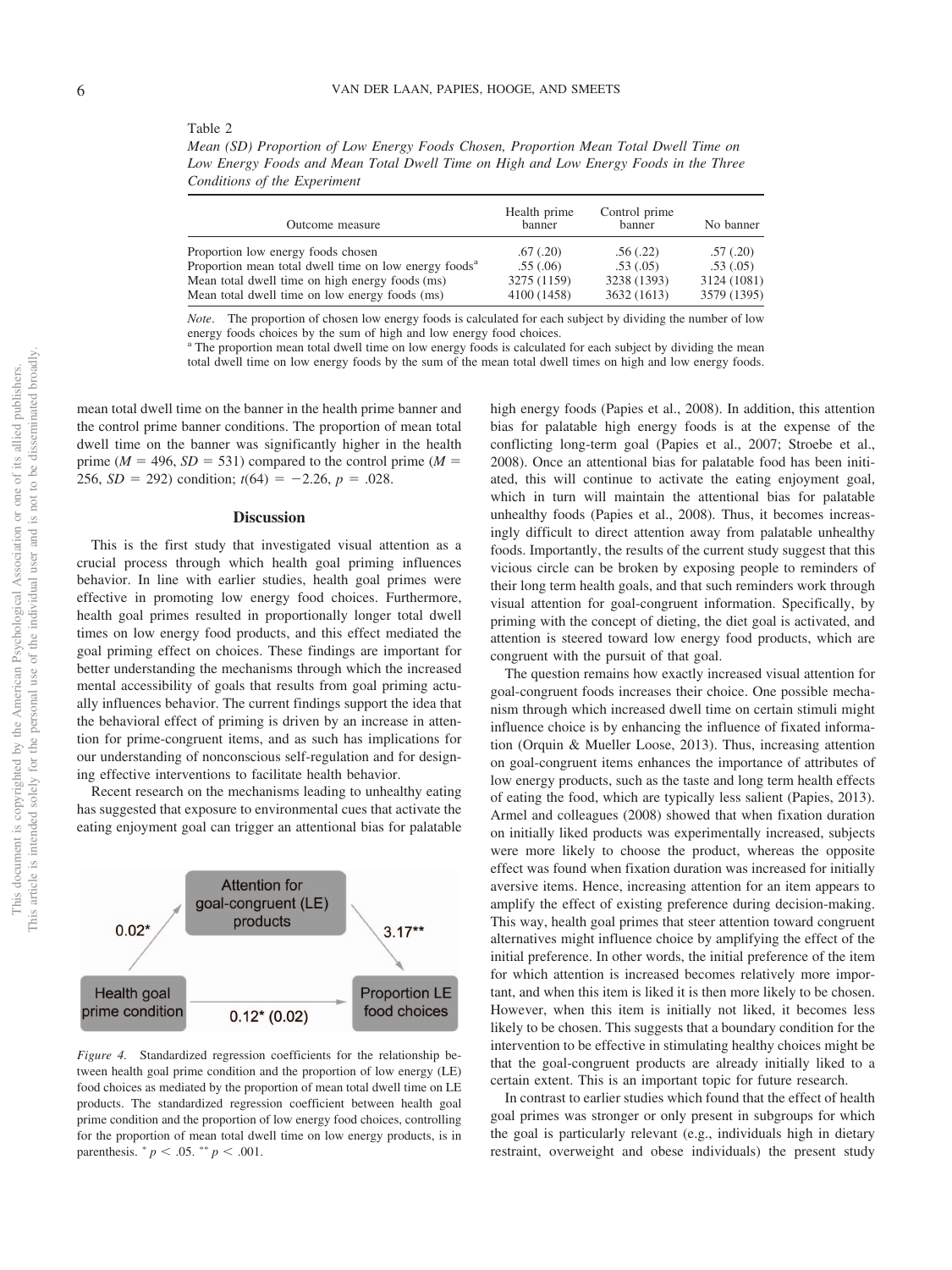found a similar effect of the prime in the whole sample, independent of dietary restraint. A possible explanation for this is that the current study population consisted primarily of young females, who are generally more concerned with their weight (de Ridder et al., 2014) and thus generally found the primed goal personally relevant. This was also evident in the relatively high restraint scores found in the study population of the current study.

The current findings suggest that interventions that steer attention toward healthy alternatives are particularly promising for promoting healthy eating. This approach parallels the finding of Van Dillen and colleagues (2013), who showed that diverting attention away from attractive stimuli facilitated self-control. Specifically, it was found that a concurrent demanding task decreased attention (as indicated by reaction times in a categorization task) to palatable foods and increased healthy food choices. In addition, our findings are in line with attentional retraining interventions that teach participants to shift attention toward healthy items, at the cost of unhealthy items, and have been found to result in healthier choices (see, e.g., Kemps et al., 2014; Schoenmakers et al., 2010). A potentially fruitful direction for future research is to assess the effectiveness of combined interventions, that is, that both steer attention toward healthy options and distract attention away from unhealthy foods, for stimulating healthy eating. Indeed, our findings further suggest that goal priming interventions may mostly be effective if goal-congruent choices are easily available (see Papies, 2016).

A practical implication of the current study is that online supermarkets appear to be a place where consumers' choices can be effectively steered into the "right" direction. This is important because online grocery shopping is rapidly becoming more popular in Western European countries: in the Netherlands, for example, money spent on online grocery shopping increased with 34% from 2014 to 2015 (Thuij, 2015). In the United Kingdom, approximately 20% of households buy groceries online every month (Ranking, 2013). Considering that grocery shopping affects the eating behavior of several people over several days, and the largest household budget for food is spent at the supermarket, online supermarkets are a particularly relevant setting for implementing interventions for healthy eating.

A limitation of the study is that the study population was fairly homogeneous and consisted primarily of female students. Future research is needed to confirm the effect in more varied populations with regard to age, gender, and educational levels. To increase the realism of the online supermarket task, the study stimuli consisted of existing products that are well-known for Dutch consumers. A potential drawback of using existing products is that participants might be inclined to choose the products they purchase habitually. Similarly, brand loyalty might have influenced the choices. Because an effect of the goal prime was found despite these potential influences, it seems that brand loyalty or the presence of known products did not overrule the effect of the goal prime in this study. A further potential limitation may be that a chin-rest was used to increase the quality of the eye-tracking data. The chin-rest improves eye-tracking data quality in two ways. First, it enables placing the eyes in the center of the headbox of the eye tracker. Second, by preventing head movements, the chance that the eye tracker makes tracking errors is reduced significantly. Importantly, the chin-rest did not limit participants' ability to see objects on the screen. The borders of the screen could be easily and comfortably

fixated without head movements. To the best of the authors' knowledge, there are no reports on effects of chin-rests on human scanning behavior on medium-sized screens like the one used in the present study (32 $\degree \times$  26 $\degree$ ).

In conclusion, this study showed that health goal primes increase attention for goal-congruent items and increase the likelihood of choosing them. This suggests that the effect of goal priming on consumer choice may be driven by an increase in attention for goal-congruent items.

#### **References**

- Ackerman, J. M., Becker, D. V., Mortensen, C. R., Sasaki, T., Neuberg, S. L., & Kenrick, D. T. (2009). A pox on the mind: Disjunction of attention and memory in the processing of physical disfigurement. *Journal of Experimental Social Psychology, 45,* 478 – 485. http://dx.doi .org/10.1016/j.jesp.2008.12.008
- Anschutz, D. J., Van Strien, T., & Engels, R. C. M. E. (2008). Exposure to slim images in mass media: Television commercials as reminders of restriction in restrained eaters. *Health Psychology, 27, 401-408*. http:// dx.doi.org/10.1037/0278-6133.27.4.401
- Armel, K. C., Beaumel, A., & Rangel, A. (2008). Biasing simple choices by manipulating relative visual attention. *Judgment and Decision Making, 3,* 396 – 403.
- Balcetis, E., & Dunning, D. (2006). See what you want to see: Motivational influences on visual perception. *Journal of Personality and Social Psychology, 91,* 612– 625. http://dx.doi.org/10.1037/0022-3514.91.4.612
- Benn, Y., Webb, T. L., Chang, B. P., & Reidy, J. (2015). What information do consumers consider, and how do they look for it, when shopping for groceries online? *Appetite, 89,* 265–273. http://dx.doi.org/10.1016/j .appet.2015.01.025
- Bruce, G., & Jones, B. T. (2004). A pictorial Stroop paradigm reveals an alcohol attentional bias in heavier compared to lighter social drinkers. *Journal of Psychopharmacology, 18,* 527–533. http://dx.doi.org/10 .1177/0269881104047280
- Carrillo, E., Varela, P., Salvador, A., & Fiszman, S. (2011). Main factors underlying consumers' food choice: A first step for the understanding of attitudes toward "healthy eating." *Journal of Sensory Studies, 26,* 85–95. http://dx.doi.org/10.1111/j.1745-459X.2010.00325.x
- de Ridder, D., Adriaanse, M., Evers, C., & Verhoeven, A. (2014). Who diets? Most people and especially when they worry about food. *Appetite, 80,* 103–108. http://dx.doi.org/10.1016/j.appet.2014.05.011
- Fayet, F., Petocz, P., & Samman, S. (2012). Prevalence and correlates of dieting in college women: A cross sectional study. *International Journal of Women's Health, 4,* 405– 411.
- Ferguson, M. J., & Bargh, J. A. (2004). How social perception can automatically influence behavior. *Trends in Cognitive Sciences, 8,* 33– 39. http://dx.doi.org/10.1016/j.tics.2003.11.004
- Ferguson, M. J., & Wojnowicz, M. T. (2011). The when and how of evaluative readiness: A social cognitive neuroscience perspective. *Social and Personality Psychology Compass, 5,* 1018 –1038. http://dx.doi.org/ 10.1111/j.1751-9004.2011.00393.x
- Fishbach, A., Friedman, R. S., & Kruglanski, A. W. (2003). Leading us not unto temptation: Momentary allurements elicit overriding goal activation. *Journal of Personality and Social Psychology, 84,* 296 –309.
- Gelici-Zeko, M. M., Lutters, D., ten Klooster, R., & Weijzen, P. L. G. (2013). Studying the influence of packaging design on consumer perceptions using categorizing and perceptual mapping. *Packaging Technology and Science, 26,* 215–228. http://dx.doi.org/10.1002/pts.1977
- Harris, J. L., Bargh, J. A., & Brownell, K. D. (2009). Priming effects of television food advertising on eating behavior. *Health Psychology, 28,* 404 – 413. http://dx.doi.org/10.1037/a0014399
- Hassin, R. R., Ferguson, M. J., Shidlovski, D., & Gross, T. (2007). Subliminal exposure to national flags affects political thought and be-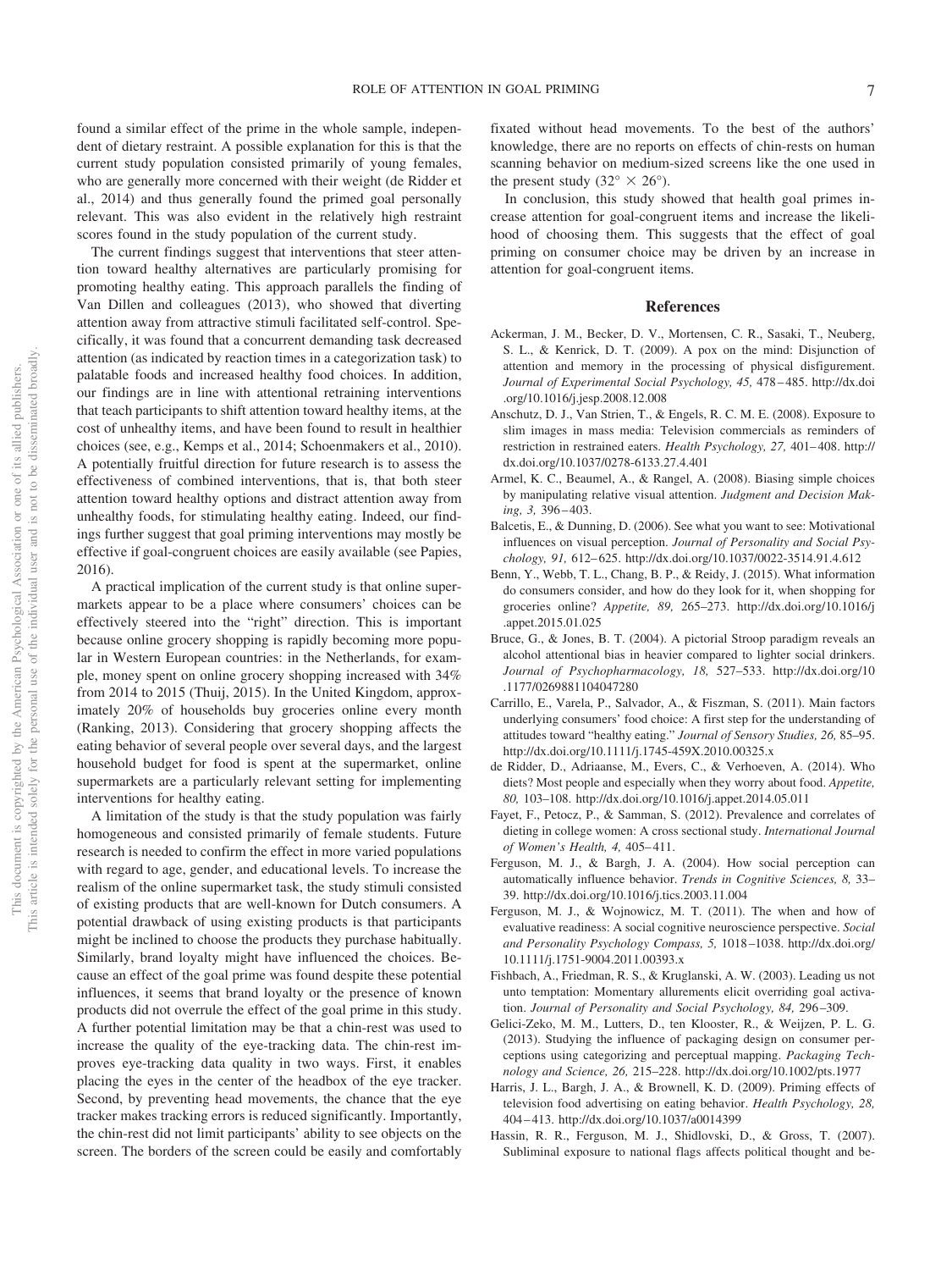havior. *Proceedings of the National Academy of Sciences of the United States of America, 104,* 19757–19761. http://dx.doi.org/10.1073/pnas .0704679104

- Heard, A. M., Harris, J. L., Liu, S., Schwartz, M. B., & Li, X. (2016). Piloting an online grocery store simulation to assess children's food choices. *Appetite, 96,* 260 –267. http://dx.doi.org/10.1016/j.appet.2015 .09.020
- Herman, C. P., & Mack, D. (1975). Restrained and unrestrained eating. *Journal of Personality, 43,* 647– 660. http://dx.doi.org/10.1111/j.1467- 6494.1975.tb00727.x
- Hooge, I., & Camps, G. (2013). Scan path entropy and arrow plots: Capturing scanning behavior of multiple observers. *Frontiers in Psychology, 4,* 996. http://dx.doi.org/10.3389/fpsyg.2013.00996
- Karremans, J. C., Stroebe, W., & Claus, J. (2006). Beyond Vicary's fantasies: The impact of subliminal priming and brand choice. *Journal of Experimental Social Psychology, 42,* 792–798. http://dx.doi.org/10 .1016/j.jesp.2005.12.002
- Kemps, E., Tiggemann, M., Orr, J., & Grear, J. (2014). Attentional retraining can reduce chocolate consumption. *Journal of Experimental Psychology: Applied, 20,* 94 –102. http://dx.doi.org/10.1037/xap0000005
- Kenrick, D. T., Neuberg, S. L., Griskevicius, V., Becker, D. V., & Schaller, M. (2010). Goal-driven cognition and functional behavior: The fundamental-motives framework. *Current Directions in Psychological Science, 19,* 63– 67. http://dx.doi.org/10.1177/0963721409359281
- Krajbich, I., Armel, C., & Rangel, A. (2010). Visual fixations and the computation and comparison of value in simple choice. *Nature Neuroscience, 13,* 1292–1298. http://dx.doi.org/10.1038/nn.2635
- Masicampo, E. J., & Baumeister, R. F. (2011a). Consider it done! Plan making can eliminate the cognitive effects of unfulfilled goals. *Journal of Personality and Social Psychology, 101,* 667– 683. http://dx.doi.org/ 10.1037/a0024192
- Masicampo, E. J., & Baumeister, R. F. (2011b). Unfulfilled goals interferewith tasks that require executive functions. *Journal of Experimental Social Psychology, 47,* 300 –311. http://dx.doi.org/10.1016/j.jesp.2010 .10.011
- Ng, J., Stice, E., Yokum, S., & Bohon, C. (2011). An fMRI study of obesity, food reward, and perceived caloric density. Does a low-fat label make food less appealing? *Appetite, 57,* 65–72. http://dx.doi.org/10 .1016/j.appet.2011.03.017
- Ng, M., Fleming, T., Robinson, M., Thomson, B., Graetz, N., Margono, C., . . . Gakidou, E. (2014). Global, regional, and national prevalence of overweight and obesity in children and adults during 1980 –2013: A systematic analysis for the global burden of disease study 2013. *The Lancet, 384,* 766 –781. http://dx.doi.org/10.1016/S0140-6736(14) 60460-8
- Orquin, J. L. & Mueller Loose, S. (2013). Attention and choice: A review on eye movements in decision making. *Acta Psychologica, 144,* 190 – 206. http://dx.doi.org/10.1016/j.actpsy.2013.06.003
- Papies, E. K. (2013). Tempting food words activate eating simulations. *Frontiers in Psychology, 4,* 838. http://dx.doi.org/10.3389/fpsyg.2013 .00838
- Papies, E. K. (2016). Health goal priming as a situated intervention tool: How to benefit from nonconscious motivational routes to health behavior. *Health Psychology Review*. Advance online publication. http://dx .doi.org/10.1080/17437199.2016.1183506
- Papies, E. K., & Aarts, H. (in press). Automatic self-regulation: From habit to goal pursuit. In K. Vohs & R. Baumeister (Eds.), *Handbook of self-regulation: Research, theory, and applications* (3rd ed). New York, NY: Guilford Press.
- Papies, E. K., & Hamstra, P. (2010). Goal priming and eating behavior: Enhancing self-regulation by environmental cues. *Health Psychology, 29,* 384 –388. http://dx.doi.org/10.1037/a0019877
- Papies, E. K., Potjes, I., Keesman, M., Schwinghammer, S., & van Koningsbruggen, G. M. (2014). Using health primes to reduce unhealthy

snack purchases among overweight consumers in a grocery store. *International Journal of Obesity, 38,* 597– 602. http://dx.doi.org/10.1038/ijo .2013.136

- Papies, E. K., Stroebe, W., & Aarts, H. (2007). Pleasure in the mind. Restrained eating and spontaneous hedonic thought about food. *Journal of Experimental Social Psychology, 43,* 810 – 817. http://dx.doi.org/10 .1016/j.jesp.2006.08.001
- Papies, E. K., Stroebe, W., & Aarts, H. (2008). The allure of forbidden food: On the role of attention in self-regulation. *Journal of Experimental Social Psychology, 44,* 1283–1292. http://dx.doi.org/10.1016/j.jesp.2008 .04.008
- Papies, E. K., & Veling, H. (2013). Healthy dining. Subtle diet reminders at the point of purchase increase low-calorie food choices among both chronic and current dieters. *Appetite, 61,* 1–7. http://dx.doi.org/10.1016/ j.appet.2012.10.025
- Pieters, R., & Wedel, M. (2007). Goal control of attention to advertising: The Yarbus implication. *Journal of Consumer Research, 34,* 224 –233. http://dx.doi.org/10.1086/519150
- R Development Core Team. (2008). *R: A language and environment for statistical computing* (ISBN 3-900051-07-0). Vienna, Austria: R Foundation for Statistical Computing. Retrieved from http://www.R-project .org/
- Ranking, J. (2013, August 3). Online grocery shopping: When will Morrisons come in from the cold? *The Guardian*.
- Rideout, C. A., & Barr, S. I. (2009). "Restrained eating" vs "trying to lose weight": How are they associated with body weight and tendency to overeat among postmenopausal women? *Journal of the American Dietetic Association, 109,* 890 – 893. http://dx.doi.org/10.1016/j.jada.2009 .02.009
- Schoenmakers, T. M., de Bruin, M., Lux, I. F. M., Goertz, A. G., Van Kerkhof, D. H. A. T., & Wiers, R. W. (2010). Clinical effectiveness of attentional bias modification training in abstinent alcoholic patients. *Drug and Alcohol Dependence, 109,* 30 –36. http://dx.doi.org/10.1016/j .drugalcdep.2009.11.022
- Shah, J. Y., Friedman, R., & Kruglanski, A. W. (2002). Forgetting all else: On the antecedents and consequences of goal shielding. *Journal of Personality and Social Psychology, 83,* 1261–1280.
- Shimojo, S., Simion, C., Shimojo, E., & Scheier, C. (2003). Gaze bias both reflects and influences preference. *Nature Neuroscience, 6,* 1317–1322. http://dx.doi.org/10.1038/nn1150
- Strahan, E. J., Spencer, S. J., & Zanna, M. P. (2002). Subliminal priming and persuasion: Striking while the iron is hot. *Journal of Experimental Social Psychology, 38,* 556 –568. http://dx.doi.org/10.1016/S0022- 1031(02)00502-4
- Stroebe, W., Mensink, W., Aarts, H., Schut, H., & Kruglanski, A. W. (2008). Why dieters fail: Testing the goal conflict model of eating. *Journal of Experimental Social Psychology, 44,* 26 –36. http://dx.doi .org/10.1016/j.jesp.2007.01.005
- Swinburn, B. A., Sacks, G., Hall, K. D., McPherson, K., Finegood, D. T., Moodie, M. L., & Gortmaker, S. L. (2011). The global obesity pandemic: Shaped by global drivers and local environments. *Lancet, 378,* 804 – 814. http://dx.doi.org/10.1016/S0140-6736(11)60813-1
- Thuij, G. (2015, September 24). Online consumentenbestedingen groeien in het 1e halfjaar van 2015 met 18,4% [Online consumer spending growth in the 1st half of 2015 by 18.4%]. *Thuiswinkel Markt Monitor Q2*.
- Toffolo, M. B. J., Van den Hout, M. A., Hooge, I. T. C., Engelhard, I. M., & Cath, D. C. (2013). Mild uncertainty promotes checking behavior in subclinical obsessive-compulsive behavior. *Clinical Psychological Science, 1,* 103–109. http://dx.doi.org/10.1177/2167702612472487
- Van der Laan, L. N., De Ridder, D. T., Viergever, M. A., & Smeets, P. A. (2012). Appearance matters: Neural correlates of food choice and packaging aesthetics. *PLoS ONE, 7,* e41738. http://dx.doi.org/10.1371/ journal.pone.0041738